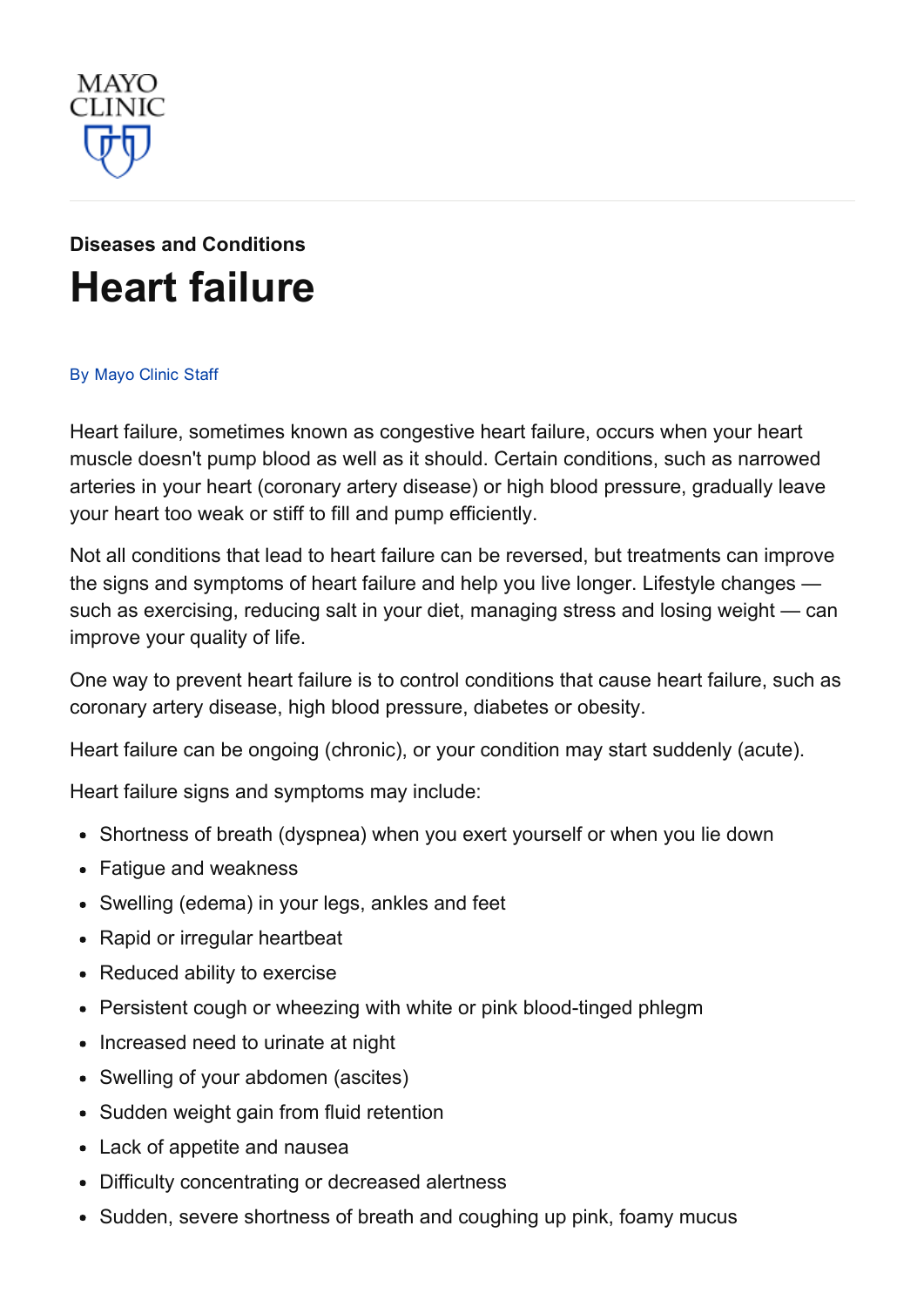Chest pain if your heart failure is caused by a heart attack

#### When to see a doctor

See your doctor if you think you might be experiencing signs or symptoms of heart failure. Seek emergency treatment if you experience any of the following:

- Chest pain
- Fainting or severe weakness
- Rapid or irregular heartbeat associated with shortness of breath, chest pain or fainting
- Sudden, severe shortness of breath and coughing up pink, foamy mucus

Although these signs and symptoms may be due to heart failure, there are many other possible causes, including other life-threatening heart and lung conditions. Don't try to diagnose yourself. Call 911 or your local emergency number for immediate help. Emergency room health care providers will try to stabilize your condition and determine if your symptoms are due to heart failure or something else.

If you have a diagnosis of heart failure and if any of the symptoms suddenly become worse or you develop a new sign or symptom, it may mean that existing heart failure is getting worse or not responding to treatment. Contact your doctor promptly.

Heart failure often develops after other conditions have damaged or weakened your heart. However, the heart doesn't need to be weakened to cause heart failure. It can also occur if the heart becomes too stiff.

In heart failure, the main pumping chambers of your heart (the ventricles) may become stiff and not fill properly between beats. In some cases of heart failure, your heart muscle may become damaged and weakened, and the ventricles stretch (dilate) to the point that the heart can't pump blood efficiently throughout your body. Over time, the heart can no longer keep up with the normal demands placed on it to pump blood to the rest of your body.

An ejection fraction is an important measurement of how well your heart is pumping and is used to help classify heart failure and guide treatment. In a healthy heart, the ejection fraction is 50 percent or higher — meaning that more than half of the blood that fills the ventricle is pumped out with each beat. But heart failure can occur even with a normal ejection fraction. This happens if the heart muscle becomes stiff from conditions such as high blood pressure.

The term "congestive heart failure" comes from blood backing up into — or congesting the liver, abdomen, lower extremities and lungs. However, not all heart failure is congestive. You might have shortness of breath or weakness due to heart failure and not have any fluid building up.

Heart failure can involve the left side (left ventricle), right side (right ventricle) or both sides of your heart. Generally, heart failure begins with the left side, specifically the left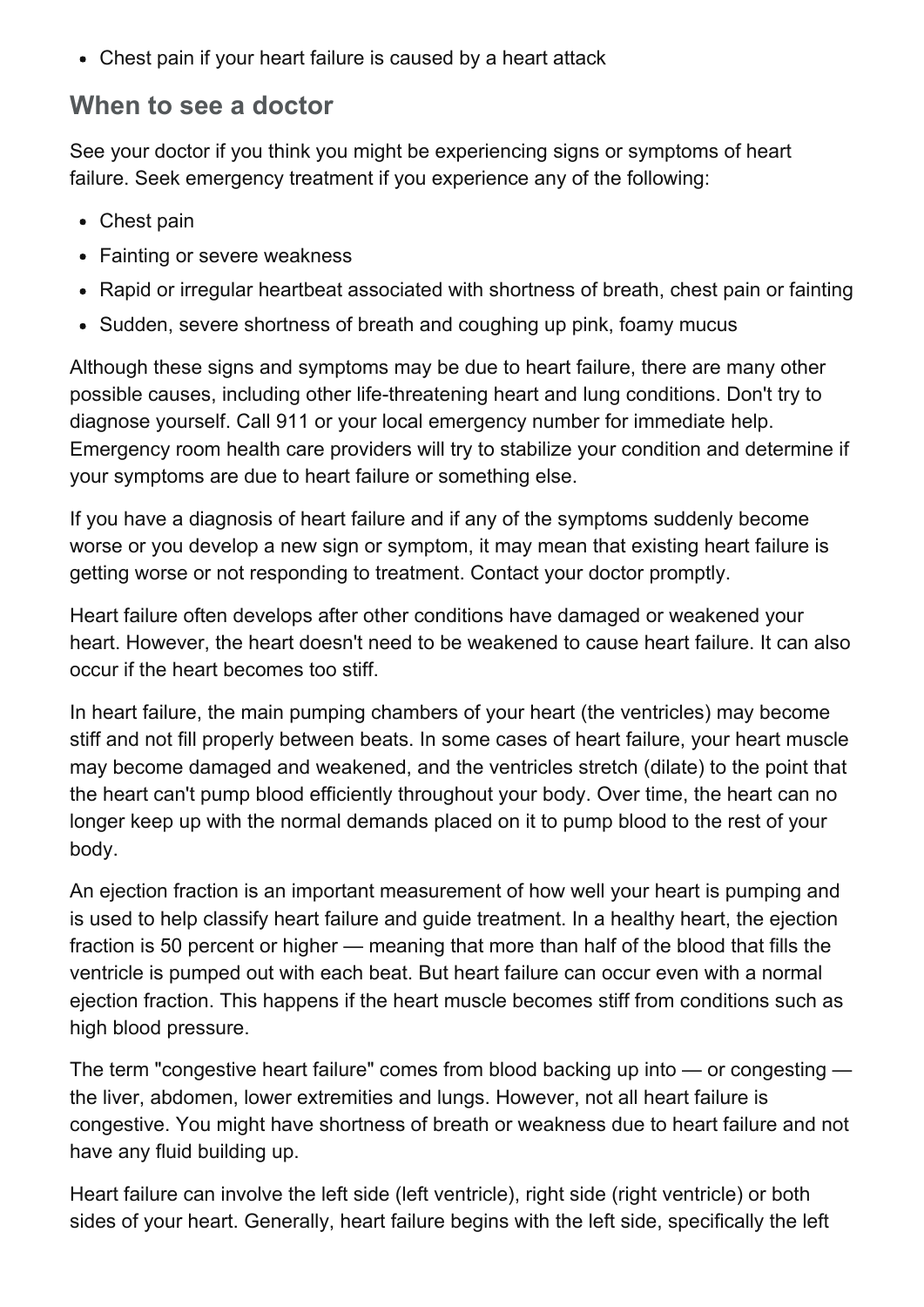ventricle — your heart's main pumping chamber.

| <b>Type of heart failure</b>                                                               | <b>Description</b>                                                             |
|--------------------------------------------------------------------------------------------|--------------------------------------------------------------------------------|
| Left-sided heart failure                                                                   | Fluid may back up in your lungs, causing<br>shortness of breath.               |
| Right-sided heart failure                                                                  | Fluid may back up into your abdomen, legs<br>and feet, causing swelling.       |
| Systolic heart failure                                                                     | The left ventricle can't contract vigorously,<br>indicating a pumping problem. |
| Diastolic heart failure<br>(also called heart failure with<br>preserved ejection fraction) | The left ventricle can't relax or fill fully,<br>indicating a filling problem. |

Any of the following conditions can damage or weaken your heart and can cause heart failure. Some of these can be present without your knowing it:

Coronary artery disease and heart attack. Coronary artery disease is the most common form of heart disease and the most common cause of heart failure. Over time, arteries that supply blood to your heart muscle narrow from a buildup of fatty deposits — a process called atherosclerosis. The buildup of plaques can cause reduced blood flow to your heart.

A heart attack occurs if plaques formed by the fatty deposits in your arteries rupture. This causes a blood clot to form, which may block blood flow to an area of the heart muscle, weakening the heart's pumping ability and often leaving permanent damage. If the damage is significant, it can lead to a weakened heart muscle.

• High blood pressure (hypertension). Blood pressure is the force of blood pumped by your heart through your arteries. If your blood pressure is high, your heart has to work harder than it should to circulate blood throughout your body.

Over time, the heart muscle may become thicker to compensate for the extra work it must perform. Eventually, your heart muscle may become either too stiff or too weak to effectively pump blood.

• Faulty heart valves. The valves of your heart keep blood flowing in the proper direction through the heart. A damaged valve — due to a heart defect, coronary artery disease or heart infection — forces your heart to work harder to keep blood flowing as it should.

Over time, this extra work can weaken your heart. Faulty heart valves, however, can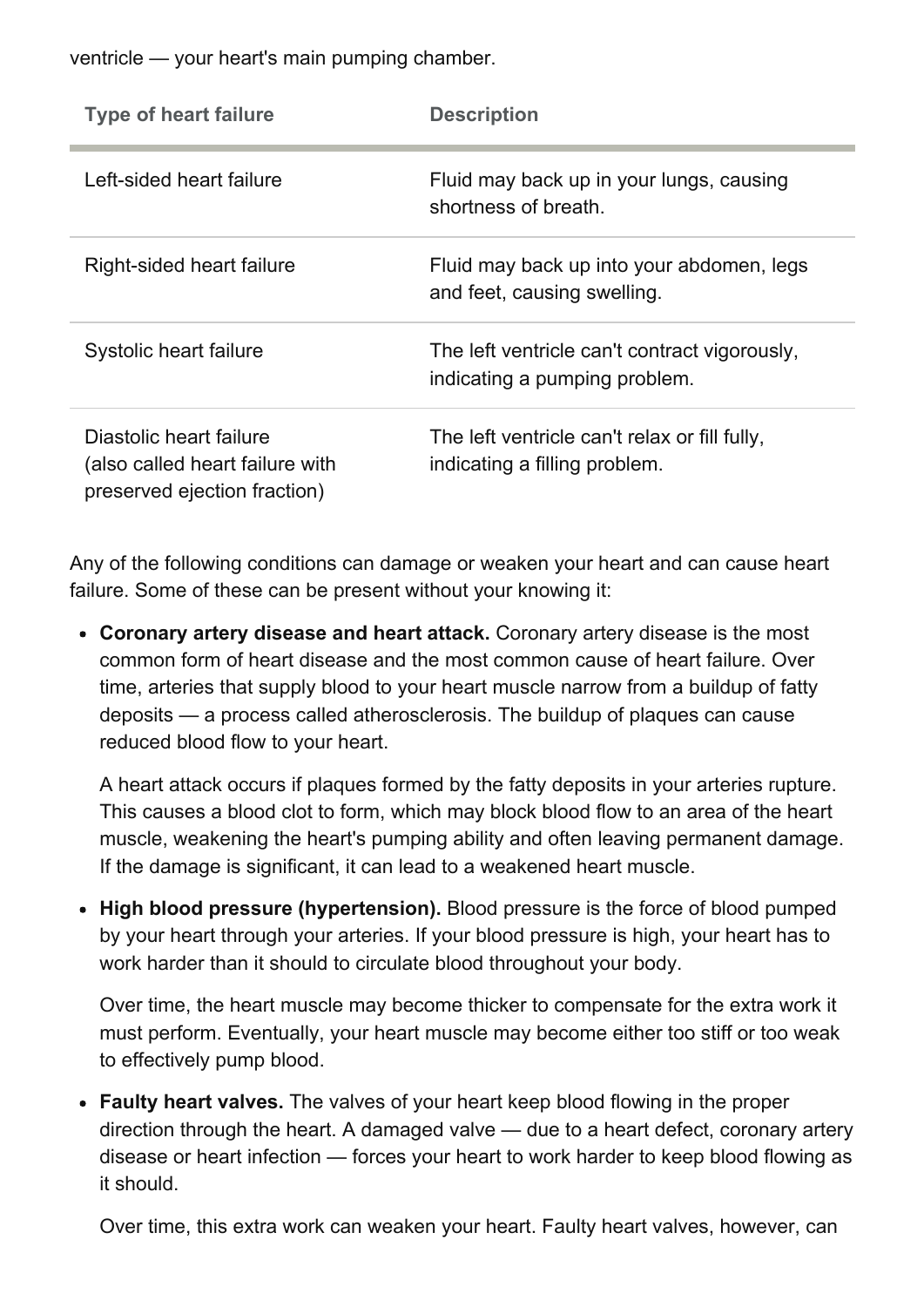be fixed or replaced if found in time.

• Damage to the heart muscle (cardiomyopathy). Heart muscle damage (cardiomyopathy) can have many causes, including several diseases, infections, alcohol abuse and the toxic effect of drugs, such as cocaine or some drugs used for chemotherapy.

Genetic factors play an important role in several types of cardiomyopathy, such as dilated cardiomyopathy, hypertrophic cardiomyopathy, arrhythmogenic right ventricular cardiomyopathy, left ventricular noncompaction and restrictive cardiomyopathy.

- Myocarditis. Myocarditis is an inflammation of the heart muscle. It's most commonly caused by a virus and can lead to left-sided heart failure.
- Heart defects you're born with (congenital heart defects). If your heart and its chambers or valves haven't formed correctly, the healthy parts of your heart have to work harder to pump blood through your heart, which, in turn, may lead to heart failure.
- Abnormal heart rhythms (heart arrhythmias). Abnormal heart rhythms may cause your heart to beat too fast, which creates extra work for your heart. Over time, your heart may weaken, leading to heart failure. A slow heartbeat may prevent your heart from getting enough blood out to the body and may also lead to heart failure.
- Other diseases. Chronic diseases such as diabetes, HIV, hyperthyroidism, hypothyroidism, or a buildup of iron (hemochromatosis) or protein (amyloidosis) also may contribute to heart failure.

Causes of acute heart failure include viruses that attack the heart muscle, severe infections, allergic reactions, blood clots in the lungs, the use of certain medications or any illness that affects the whole body.

A single risk factor may be enough to cause heart failure, but a combination of factors also increases your risk.

Risk factors include:

- High blood pressure. Your heart works harder than it has to if your blood pressure is high.
- Coronary artery disease. Narrowed arteries may limit your heart's supply of oxygenrich blood, resulting in weakened heart muscle.
- Heart attack. Damage to your heart muscle from a heart attack may mean your heart can no longer pump as well as it should.
- Diabetes. Having diabetes increases your risk of high blood pressure and coronary artery disease.
- Some diabetes medications. The diabetes drugs rosiglitazone (Avandia) and pioglitazone (Actos) have been found to increase the risk of heart failure in some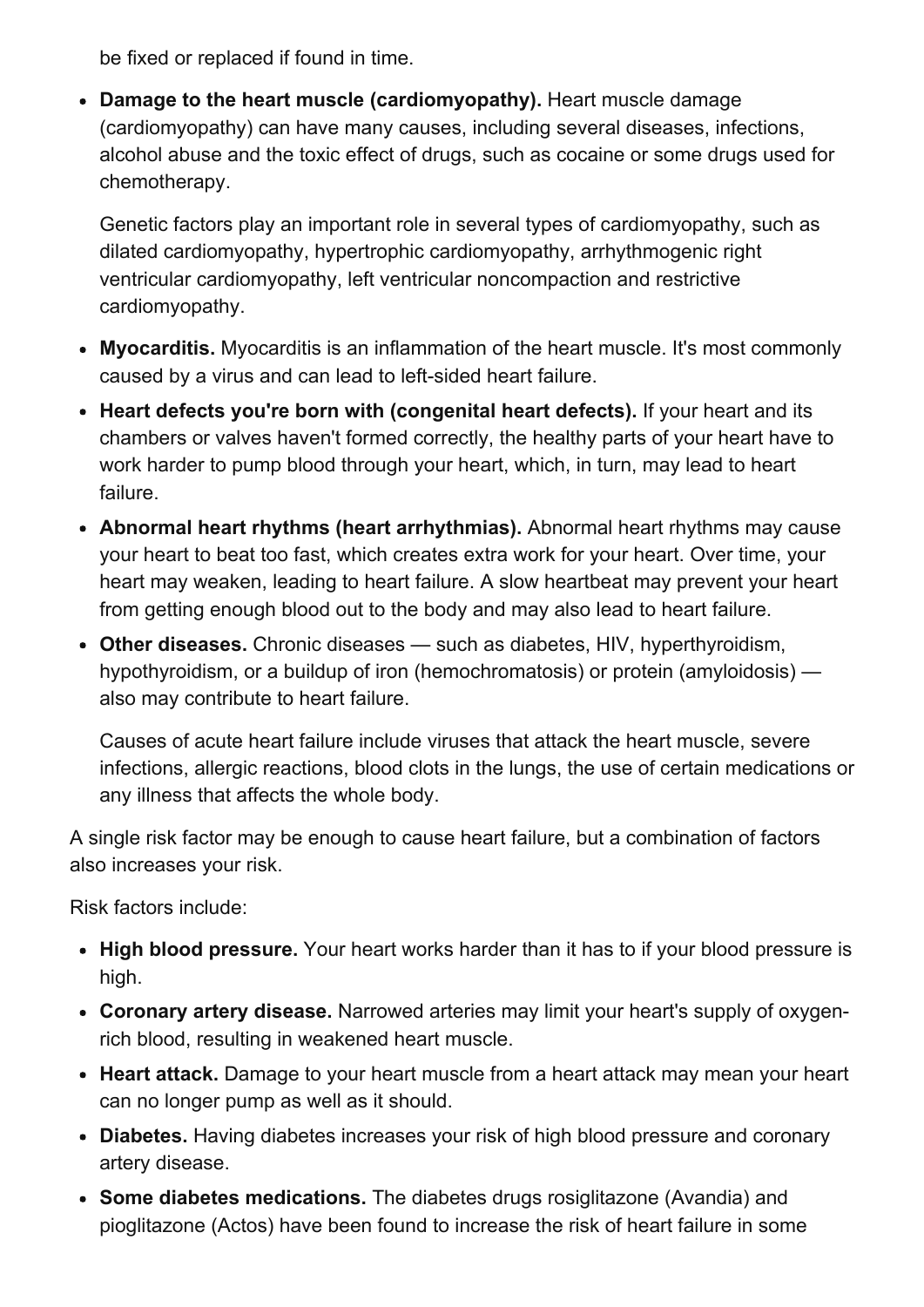people. Don't stop taking these medications on your own, though. If you're taking them, discuss with your doctor whether you need to make any changes.

- Sleep apnea. The inability to breathe properly while you sleep at night results in low blood oxygen levels and increased risk of abnormal heart rhythms. Both of these problems can weaken the heart.
- Congenital heart defects. Some people who develop heart failure were born with structural heart defects.
- Valvular heart disease. People with valvular heart disease have a higher risk of heart failure.
- Viruses. A viral infection may have damaged your heart muscle.
- Alcohol use. Drinking too much alcohol can weaken heart muscle and lead to heart failure.
- Tobacco use. Using tobacco can increase your risk of heart failure.
- Obesity. People who are obese have a higher risk of developing heart failure.
- Irregular heartbeats. These abnormal rhythms, especially if they are very frequent and fast, can weaken the heart muscle and cause heart failure.

If you have heart failure, your outlook depends on the cause and the severity, your overall health, and other factors such as your age. Complications can include:

- Kidney damage or failure. Heart failure can reduce the blood flow to your kidneys, which can eventually cause kidney failure if left untreated. Kidney damage from heart failure can require dialysis for treatment.
- Heart valve problems. The valves of your heart, which keep blood flowing in the proper direction through your heart, may not function properly if your heart is enlarged or if the pressure in your heart is very high due to heart failure.
- Heart rhythm problems. Heart rhythm problems (arrhythmias) can be a potential complication of heart failure.
- Liver damage. Heart failure can lead to a buildup of fluid that puts too much pressure on the liver. This fluid backup can lead to scarring, which makes it more difficult for your liver to function properly.

Some people's symptoms and heart function will improve with proper treatment. However, heart failure can be life-threatening. People with heart failure may have severe symptoms, and some may require heart transplantation or support with a ventricular assist device.

If you think you may have heart failure or you are worried about your heart failure risk because of other underlying conditions, make an appointment with your family doctor. If heart failure is found early, your treatment may be easier and more effective.

Because appointments can be brief, and because there's often a lot to discuss, it's a good idea to be prepared for your appointment. Here's some information to help you get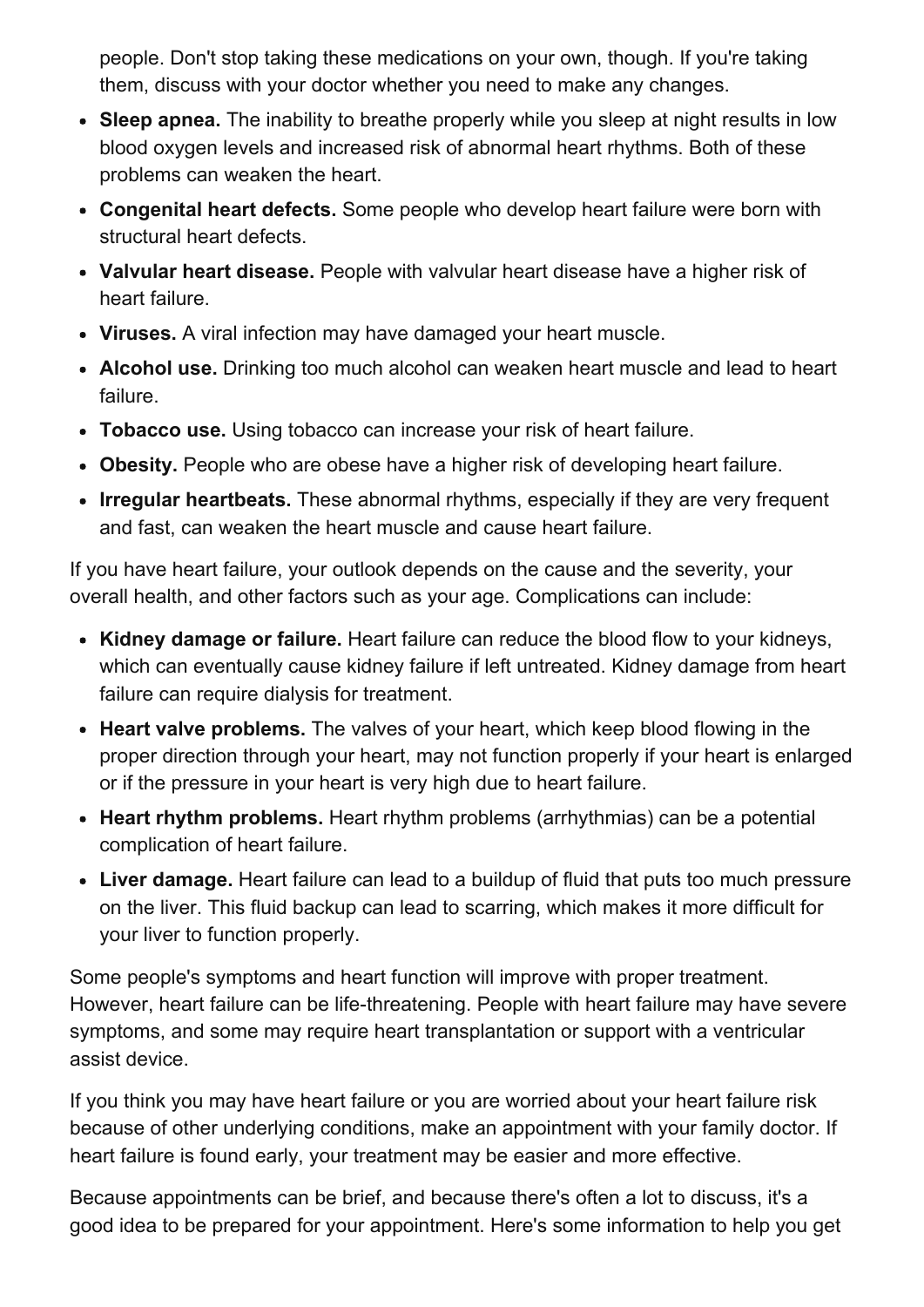ready for your appointment and know what to expect from your doctor.

# What you can do

- Be aware of any pre-appointment restrictions. At the time you make the appointment, be sure to ask if there's anything you need to do in advance, such as restrict your diet. For some imaging tests, for example, you may need to fast for a period of time beforehand.
- Write down any symptoms you're experiencing, including any that may seem unrelated to heart failure.
- Write down key personal information, including a family history of heart disease, stroke, high blood pressure or diabetes, and any major stresses or recent life changes. Find out if anyone in your family has had heart failure. Some heart conditions that cause heart failure run in families. Knowing as much as you can about your family history can be important.
- Make a list of all medications, vitamins or supplements that you're taking.
- Take a family member or friend along, if possible. Sometimes it can be difficult to remember all the information provided to you during an appointment. Someone who accompanies you may remember something that you missed or forgot.
- Be prepared to discuss your diet and exercise habits. If you don't already follow a diet or exercise routine, be ready to talk to your doctor about any challenges you might face in getting started.
- Write down questions to ask your doctor.

Your time with your doctor is limited, so preparing a list of questions will help you make the most of your time together. List your questions from most important to least important in case time runs out. For heart failure, some basic questions to ask your doctor include:

- What's the most likely cause of my symptoms?
- Are there other possible causes for my symptoms?
- What kinds of tests will I need? Do these tests require any special preparation?
- What treatments are available? Which do you recommend for me?
- What foods should I eat or avoid?
- What's an appropriate level of physical activity?
- How often should I be screened for changes in my condition?
- I have other health conditions. How can I best manage these conditions together?
- Is there a generic alternative to the medicine you're prescribing for me?
- Do my family members need to be screened for conditions that may cause heart failure?
- Are there any brochures or other printed material that I can take home with me? What websites do you recommend visiting?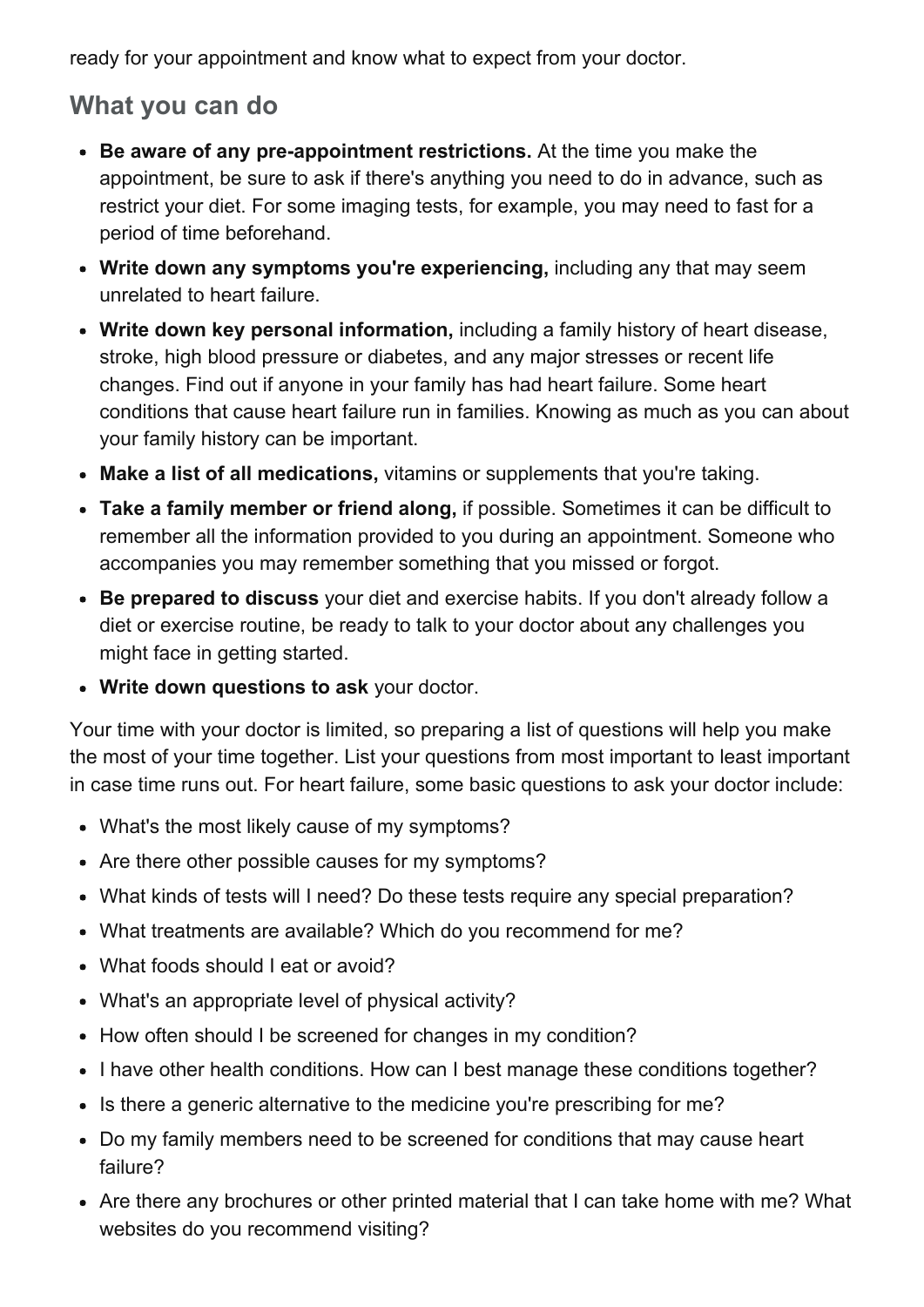In addition to the questions that you've prepared to ask your doctor, don't hesitate to ask questions during your appointment at any time that you don't understand something.

# What to expect from your doctor

Your doctor is likely to ask you a number of questions. Being ready to answer them may reserve time to go over any points you want to spend more time on. Your doctor may ask:

- When did you first notice your symptoms?
- Do your symptoms occur all the time, or do they come and go?
- How severe are your symptoms?
- What, if anything, seems to improve your symptoms?
- Does anything make your symptoms worse?

# What you can do in the meantime

It's never too early to make healthy lifestyle changes, such as quitting smoking, cutting down on salt and eating healthy foods. These changes can help prevent heart failure from starting or worsening.

To diagnose heart failure, your doctor will take a careful medical history, review your symptoms and perform a physical examination. Your doctor will also check for the presence of risk factors, such as high blood pressure, coronary artery disease or diabetes.

Using a stethoscope, your doctor can listen to your lungs for signs of congestion. The stethoscope also picks up abnormal heart sounds that may suggest heart failure. The doctor may examine the veins in your neck and check for fluid buildup in your abdomen and legs.

After the physical exam, your doctor may also order some of these tests:

• Blood tests. Your doctor may take a sample of your blood to check your kidney, liver and thyroid function and to look for indicators of other diseases that affect the heart.

A blood test to check for a chemical called N-terminal pro-B-type natriuretic peptide (NT-proBNP) may help in diagnosing heart failure if the diagnosis isn't certain when used in addition to other tests.

- Chest X-ray. X-ray images help your doctor see the condition of your lungs and heart. In heart failure, your heart may appear enlarged and fluid buildup may be visible in your lungs. Your doctor can also use an X-ray to diagnose conditions other than heart failure that may explain your signs and symptoms.
- Electrocardiogram (ECG). This test records the electrical activity of your heart through electrodes attached to your skin. Impulses are recorded as waves and displayed on a monitor or printed on paper.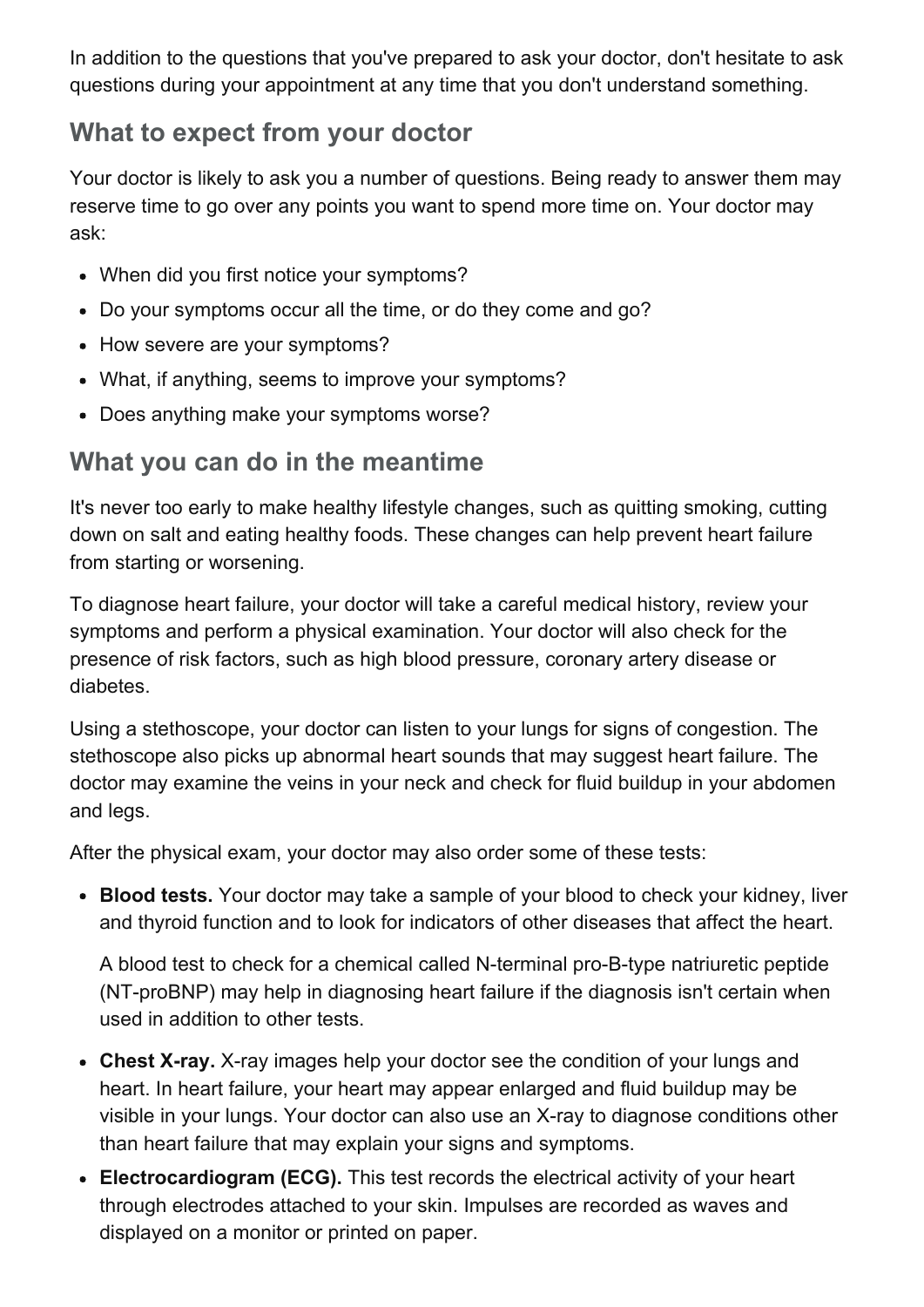This test helps your doctor diagnose heart rhythm problems and damage to your heart from a heart attack that may be underlying heart failure.

• Echocardiogram. An important test for diagnosing heart failure is the echocardiogram. An echocardiogram helps distinguish systolic heart failure from diastolic heart failure in which the heart is stiff and can't fill properly.

An echocardiogram uses sound waves to produce a video image of your heart. This test can help doctors see the size and shape of your heart and how well your heart is pumping.

The echocardiogram also can help doctors look for valve problems or evidence of previous heart attacks, other heart abnormalities, and some unusual causes of heart failure.

Your ejection fraction is measured during an echocardiogram and can also be measured by nuclear medicine tests, cardiac catheterization and cardiac MRI. This is an important measurement of how well your heart is pumping and is used to help classify heart failure and guide treatment.

• Stress test. Stress tests measure how your heart and blood vessels respond to exertion. You may walk on a treadmill or pedal a stationary bike while attached to an ECG machine. Or you may receive a drug intravenously that stimulates your heart similar to exercise. Sometimes the stress test can be done while wearing a mask that measures the ability of your heart and lungs to take in oxygen and breathe out carbon dioxide.

Stress tests help doctors see if you have coronary artery disease. Stress tests also determine how well your body is responding to your heart's decreased pumping effectiveness and can help guide long-term treatment decisions.

If your doctor also wants to see images of your heart while you're exercising, he or she may order a nuclear stress test or a stress echocardiogram. It's similar to an exercise stress test, but it also uses imaging techniques to visualize your heart during the test.

Cardiac computerized tomography (CT) scan or magnetic resonance imaging (MRI). These tests can be used to diagnose heart problems, including causes of heart failure.

In a cardiac CT scan, you lie on a table inside a doughnut-shaped machine. An X-ray tube inside the machine rotates around your body and collects images of your heart and chest.

In a cardiac MRI, you lie on a table inside a long tube-like machine that produces a magnetic field. The magnetic field aligns atomic particles in some of your cells. When radio waves are broadcast toward these aligned particles, they produce signals that vary according to the type of tissue they are. The signals create images of your heart.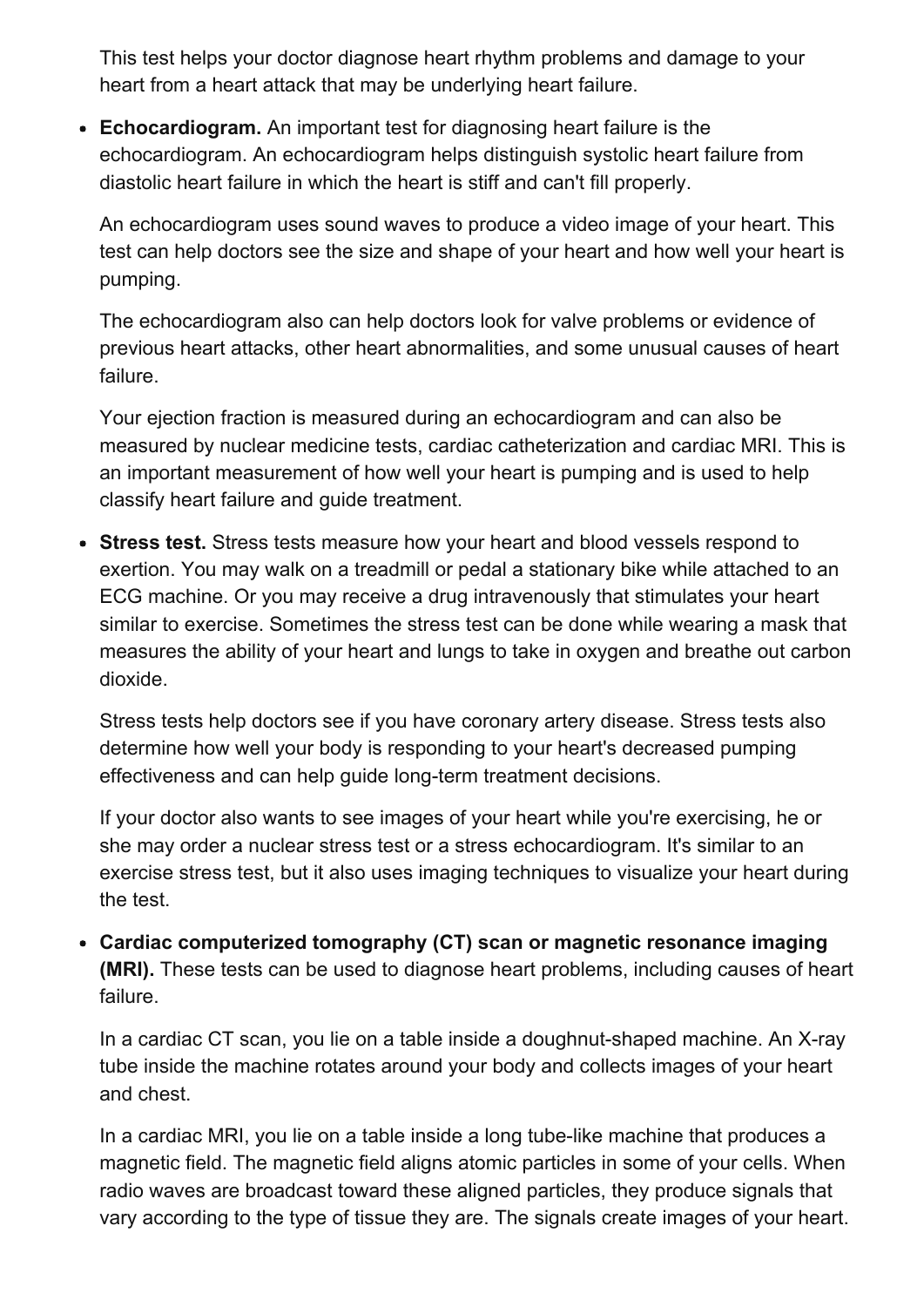Coronary angiogram. In this test, a thin, flexible tube (catheter) is inserted into a blood vessel at your groin or in your arm and guided through the aorta into your coronary arteries.

A dye injected through the catheter makes the arteries supplying your heart visible on an X-ray. This test helps doctors identify narrowed arteries to your heart (coronary artery disease) that can be a cause of heart failure. The test may include a ventriculogram — a procedure to determine the strength of the heart's main pumping chamber (left ventricle) and the health of the heart valves.

Myocardial biopsy. In this test, your doctor inserts a small, flexible biopsy cord into a vein in your neck or groin, and small pieces of the heart muscle are taken. This test may be performed to diagnose certain types of heart muscle diseases that cause heart failure.

# Classifying heart failure

Results of these tests help doctors determine the cause of your signs and symptoms and develop a program to treat your heart. To determine the most appropriate treatment for your condition, doctors may classify heart failure using two systems:

- New York Heart Association classification. This symptom-based scale classifies heart failure in four categories. In Class I heart failure, you don't have any symptoms. In Class II heart failure, you can perform everyday activities without difficulty but become winded or fatigued when you exert yourself. With Class III, you'll have trouble completing everyday activities, and Class IV is the most severe, and you're short of breath even at rest.
- American College of Cardiology/American Heart Association guidelines. This stage-based classification system uses letters A to D. The system includes a category for people who are at risk of developing heart failure. For example, a person who has several risk factors for heart failure but no signs or symptoms of heart failure is Stage A. A person who has heart disease but no signs or symptoms of heart failure is Stage B. Someone who has heart disease and is experiencing or has experienced signs or symptoms of heart failure is Stage C. A person with advanced heart failure requiring specialized treatments is Stage D.

Doctors use this classification system to identify your risk factors and begin early, more aggressive treatment to help prevent or delay heart failure.

These scoring systems are not independent of each other. Your doctor often will use them together to help decide your most appropriate treatment options. Ask your doctor about your score if you're interested in determining the severity of your heart failure. Your doctor can help you interpret your score and plan your treatment based on your condition.

Heart failure is a chronic disease needing lifelong management. However, with treatment, signs and symptoms of heart failure can improve, and the heart sometimes becomes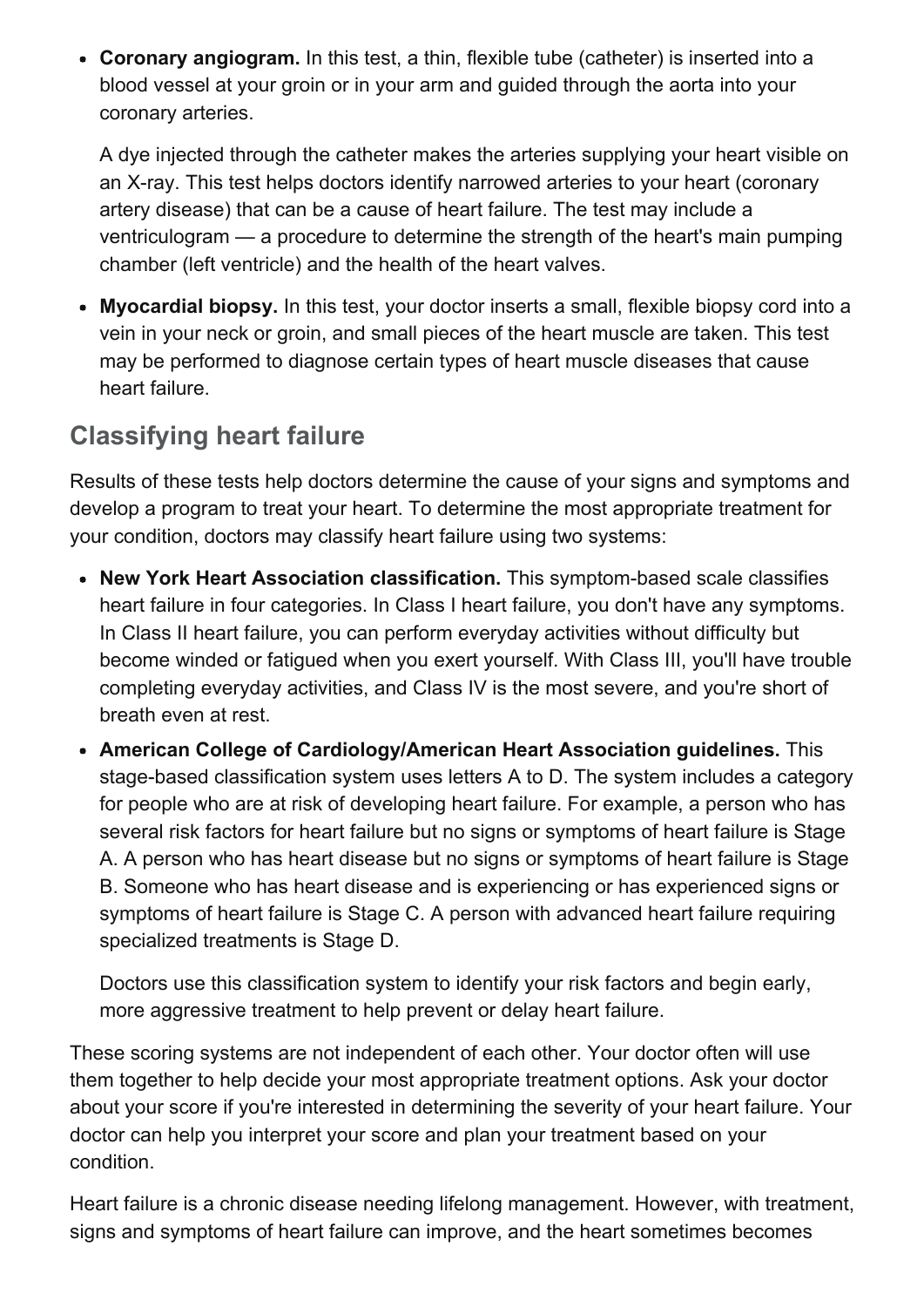stronger. Treatment may help you live longer and reduce your chance of dying suddenly.

Doctors sometimes can correct heart failure by treating the underlying cause. For example, repairing a heart valve or controlling a fast heart rhythm may reverse heart failure. But for most people, the treatment of heart failure involves a balance of the right medications and, in some cases, use of devices that help the heart beat and contract properly.

# **Medications**

Doctors usually treat heart failure with a combination of medications. Depending on your symptoms, you might take one or more medications, including:

- Angiotensin-converting enzyme (ACE) inhibitors. These drugs help people with systolic heart failure live longer and feel better. ACE inhibitors are a type of vasodilator, a drug that widens blood vessels to lower blood pressure, improve blood flow and decrease the workload on the heart. Examples include enalapril (Vasotec), lisinopril (Zestril) and captopril (Capoten).
- Angiotensin II receptor blockers. These drugs, which include losartan (Cozaar) and valsartan (Diovan), have many of the same benefits as ACE inhibitors. They may be an alternative for people who can't tolerate ACE inhibitors.
- Beta blockers. This class of drugs not only slows your heart rate and reduces blood pressure but also limits or reverses some of the damage to your heart if you have systolic heart failure. Examples include carvedilol (Coreg), metoprolol (Lopressor) and bisoprolol (Zebeta).

These medicines reduce the risk of some abnormal heart rhythms and lessen your chance of dying unexpectedly. Beta blockers may reduce signs and symptoms of heart failure, improve heart function, and help you live longer.

• Diuretics. Often called water pills, diuretics make you urinate more frequently and keep fluid from collecting in your body. Diuretics, such as furosemide (Lasix), also decrease fluid in your lungs so you can breathe more easily.

Because diuretics make your body lose potassium and magnesium, your doctor also may prescribe supplements of these minerals. If you're taking a diuretic, your doctor will likely monitor levels of potassium and magnesium in your blood through regular blood tests.

• Aldosterone antagonists. These drugs include spironolactone (Aldactone) and eplerenone (Inspra). These are potassium-sparing diuretics, which also have additional properties that may help people with severe systolic heart failure live longer.

Unlike some other diuretics, spironolactone and eplerenone can raise the level of potassium in your blood to dangerous levels, so talk to your doctor if increased potassium is a concern, and learn if you need to modify your intake of food that's high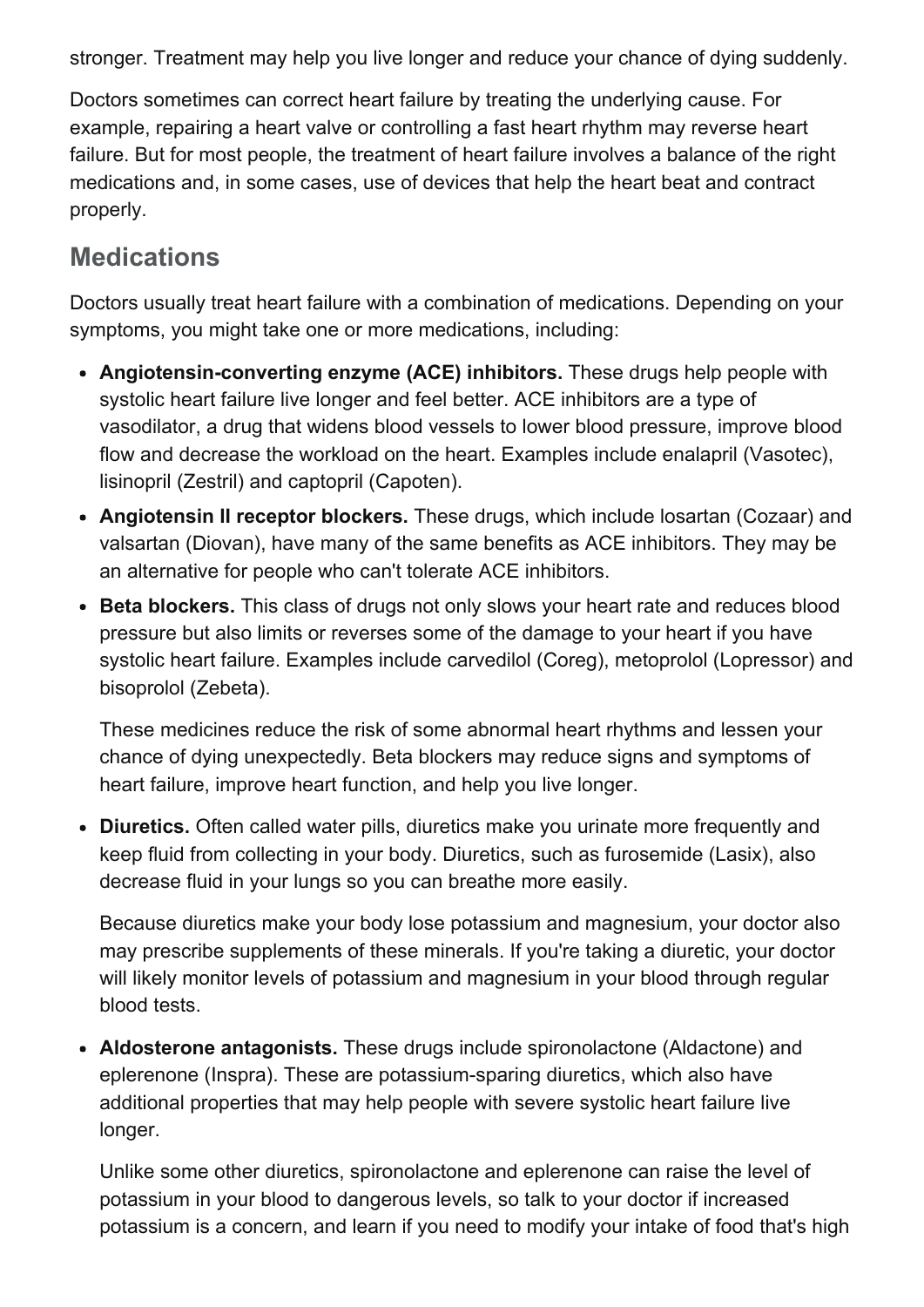in potassium.

- Inotropes. These are intravenous medications used in people with severe heart failure in the hospital to improve heart pumping function and maintain blood pressure.
- Digoxin (Lanoxin). This drug, also referred to as digitalis, increases the strength of your heart muscle contractions. It also tends to slow the heartbeat. Digoxin reduces heart failure symptoms in systolic heart failure. It may be more likely to be given to someone with a heart rhythm problem, such as atrial fibrillation.

You may need to take two or more medications to treat heart failure. Your doctor may prescribe other heart medications as well — such as nitrates for chest pain, a statin to lower cholesterol or blood-thinning medications to help prevent blood clots — along with heart failure medications.

You may be hospitalized if you have a flare-up of heart failure symptoms. While in the hospital, you may receive additional medications to help your heart pump better and relieve your symptoms. You may also receive supplemental oxygen through a mask or small tubes placed in your nose. If you have severe heart failure, you may need to use supplemental oxygen long term.

# Surgery and medical devices

In some cases, doctors recommend surgery to treat the underlying problem that led to heart failure. Some treatments being studied and used in certain people include:

- Coronary bypass surgery. If severely blocked arteries are contributing to your heart failure, your doctor may recommend coronary artery bypass surgery. In this procedure, blood vessels from your leg, arm or chest bypass a blocked artery in your heart to allow blood to flow through your heart more freely.
- Heart valve repair or replacement. If a faulty heart valve causes your heart failure, your doctor may recommend repairing or replacing the valve. The surgeon can modify the original valve (valvuloplasty) to eliminate backward blood flow. Surgeons can also repair the valve by reconnecting valve leaflets or by removing excess valve tissue so that the leaflets can close tightly. Sometimes repairing the valve includes tightening or replacing the ring around the valve (annuloplasty).

Valve replacement is done when valve repair isn't possible. In valve replacement surgery, the damaged valve is replaced by an artificial (prosthetic) valve.

Certain types of heart valve repair or replacement can now be done without open heart surgery, using either minimally invasive surgery or cardiac catheterization techniques.

• Implantable cardioverter-defibrillators (ICDs). An ICD is a device similar to a pacemaker. It's implanted under the skin in your chest with wires leading through your veins and into your heart.

The ICD monitors the heart rhythm. If the heart starts beating at a dangerous rhythm,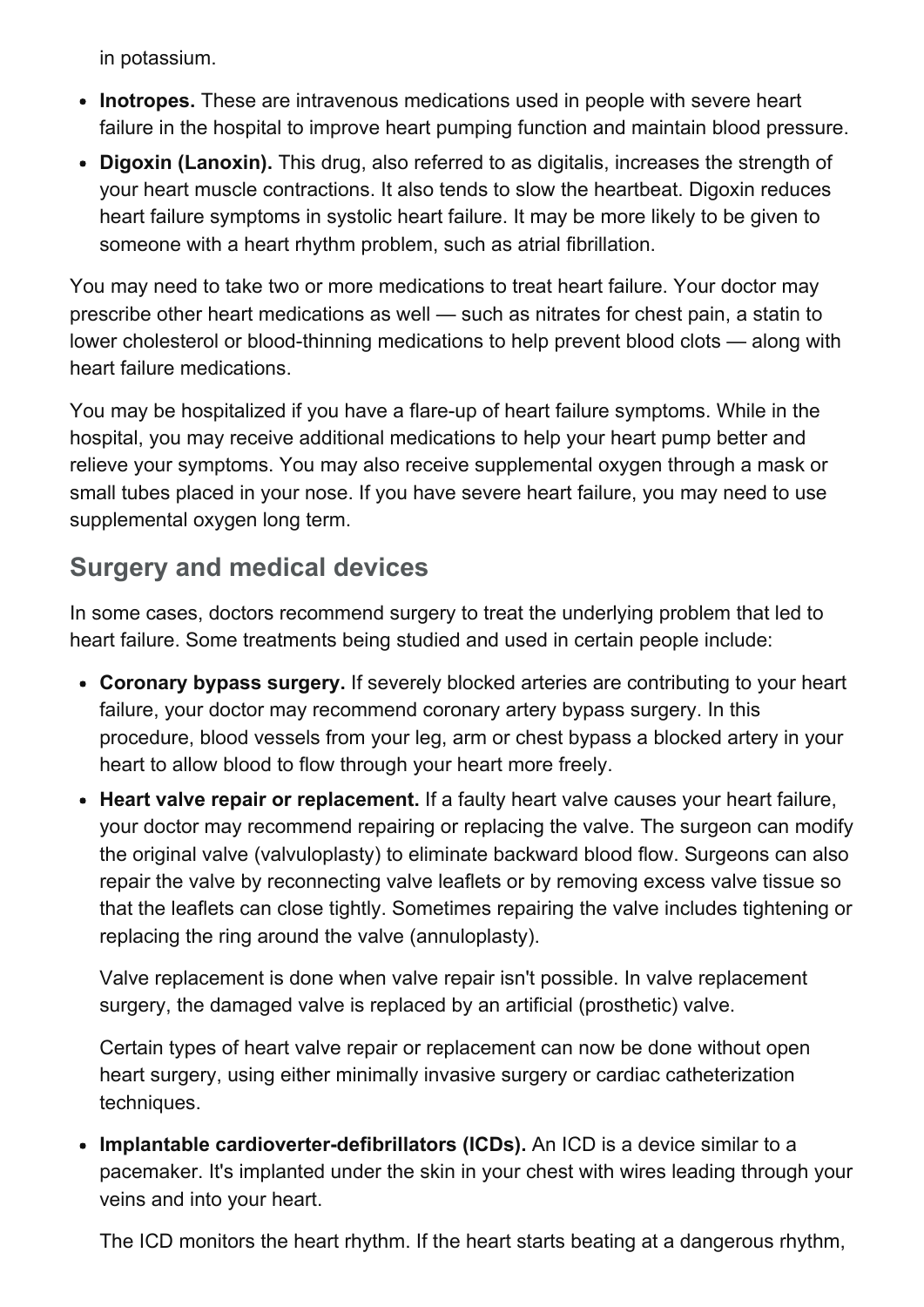or if your heart stops, the ICD tries to pace your heart or shock it back into normal rhythm. An ICD can also function as a pacemaker and speed your heart up if it is going too slow.

Cardiac resynchronization therapy (CRT), or biventricular pacing. A biventricular pacemaker sends timed electrical impulses to both of the heart's lower chambers (the left and right ventricles) so that they pump in a more efficient, coordinated manner.

Many people with heart failure have problems with their heart's electrical system that cause their already-weak heart muscle to beat in an uncoordinated fashion. This inefficient muscle contraction may cause heart failure to worsen. Often a biventricular pacemaker is combined with an ICD for people with heart failure.

• Heart pumps. These mechanical devices, such as ventricular assist devices (VADs), are implanted into the abdomen or chest and attached to a weakened heart to help it pump blood to the rest of your body. VADs are most often used in the heart's left ventricle, but they can also be used in the right ventricle or in both ventricles.

Doctors first used heart pumps to help keep heart transplant candidates alive while they waited for a donor heart. VADs are now sometimes used as an alternative to transplantation. Implanted heart pumps can significantly extend and improve the lives of some people with severe heart failure who aren't eligible for or able to undergo heart transplantation or are waiting for a new heart.

• Heart transplant. Some people have such severe heart failure that surgery or medications don't help. They may need to have their diseased heart replaced with a healthy donor heart.

Heart transplants can dramatically improve the survival and quality of life of some people with severe heart failure. However, candidates for transplantation often have to wait a long time before a suitable donor heart is found. Some transplant candidates improve during this waiting period through drug treatment or device therapy and can be removed from the transplant waiting list.

# End-of-life care and heart failure

Even with the number of treatments available for heart failure, it's possible that your heart failure may worsen to the point where medications are no longer working and a heart transplant or device isn't an option. If this occurs, you may need to enter hospice care. Hospice care provides a special course of treatment to terminally ill people.

Hospice care allows family and friends — with the aid of nurses, social workers and trained volunteers — to care for and comfort a loved one at home or in hospice residences. Hospice care provides emotional, psychological, social and spiritual support for people who are ill and those closest to them.

Although most people under hospice care remain in their own homes, the program is available anywhere — including nursing homes and assisted living centers. For people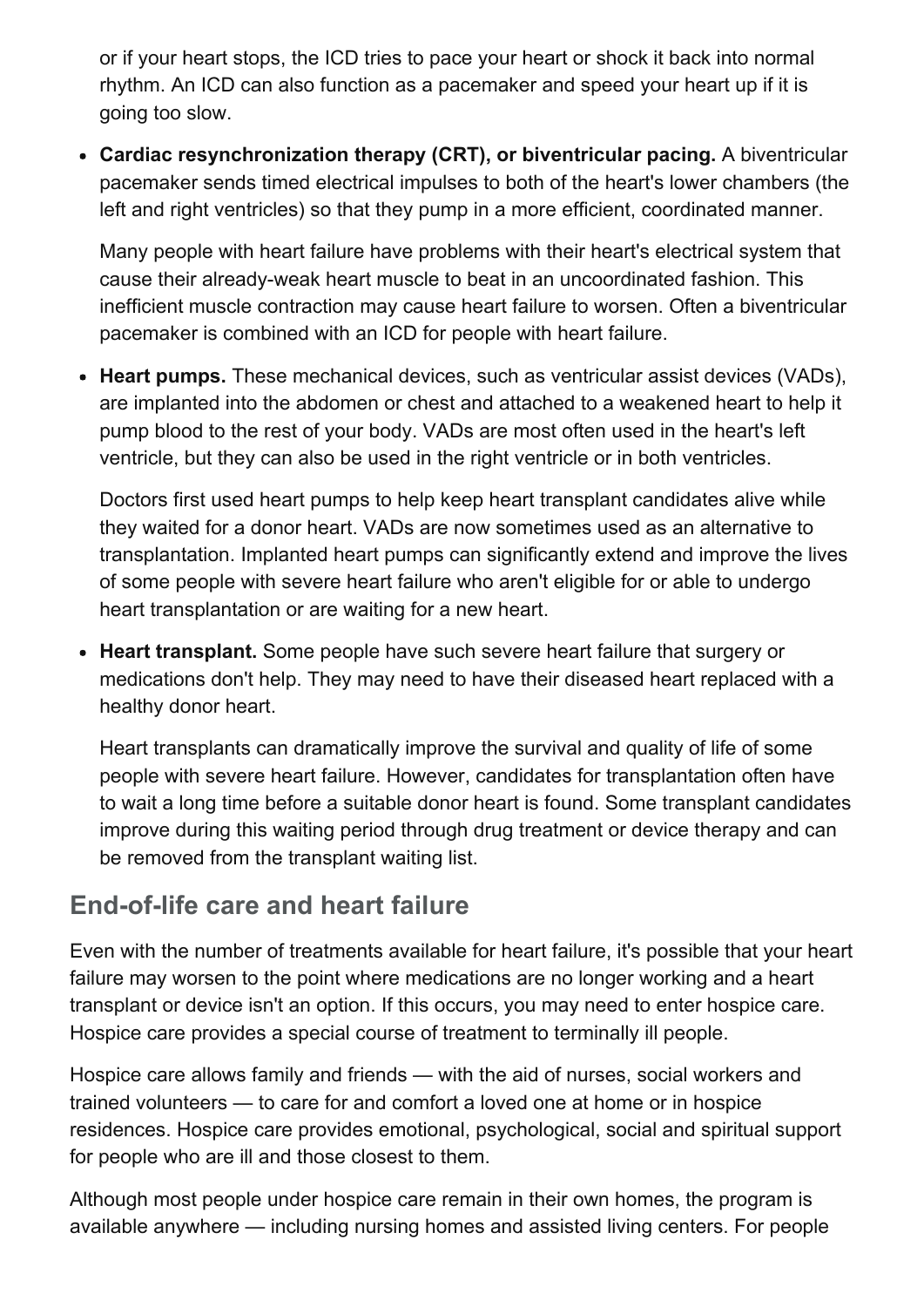who stay in a hospital, specialists in end-of-life care can provide comfort, compassionate care and dignity.

Although it can be difficult, discuss end-of-life issues with your family and medical team. Part of this discussion will likely involve advance directives — a general term for oral and written instructions you give concerning your medical care should you become unable to speak for yourself.

If you have an implantable cardioverter-defibrillator (ICD), one important consideration to discuss with your family and doctors is turning off the defibrillator so that it can't deliver shocks to make your heart continue beating.

Making lifestyle changes can often help relieve signs and symptoms of heart failure and prevent the disease from worsening. These changes may be among the most important and beneficial you can make. Lifestyle changes your doctor may recommend include:

• Stop smoking. Smoking damages your blood vessels, raises blood pressure, reduces the amount of oxygen in your blood and makes your heart beat faster.

If you smoke, ask your doctor to recommend a program to help you quit. You can't be considered for a heart transplant if you continue to smoke. Avoid secondhand smoke, too.

- Discuss weight monitoring with your doctor. Discuss with your doctor how often you should weigh yourself. Ask your doctor how much weight gain you should notify him or her about. Weight gain may mean that you're retaining fluids and need a change in your treatment plan.
- Check your legs, ankles and feet for swelling daily. Check for any changes in swelling in your legs, ankles or feet daily. Check with your doctor if the swelling worsens.
- Eat a healthy diet. Aim to eat a diet that includes fruits and vegetables, whole grains, fat-free or low-fat dairy products, and lean proteins.
- Restrict salt in your diet. Too much sodium contributes to water retention, which makes your heart work harder and causes shortness of breath and swollen legs, ankles and feet.

Check with your doctor for the sodium restriction recommended for you. Keep in mind that salt is already added to prepared foods, and be careful when using salt substitutes.

- Maintain a healthy weight. If you're overweight, your dietitian will help you work toward your ideal weight. Even losing a small amount of weight can help.
- Consider getting vaccinations. If you have heart failure, you may want to get influenza and pneumonia vaccinations. Ask your doctor about these vaccinations.
- Limit fats and cholesterol. In addition to avoiding high-sodium foods, limit the amount of saturated fat, trans fat and cholesterol in your diet. A diet high in fat and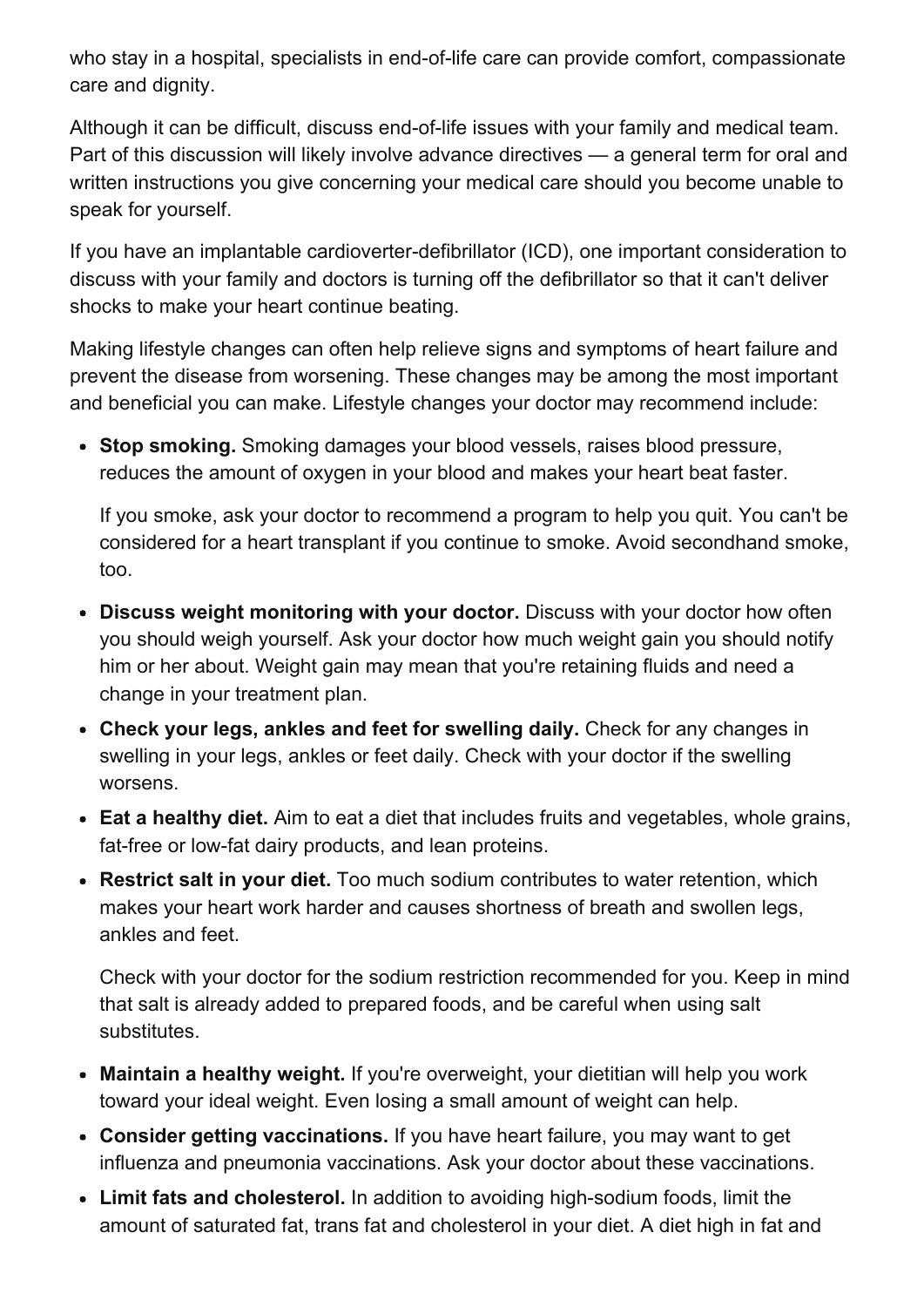cholesterol is a risk factor for coronary artery disease, which often underlies or contributes to heart failure.

Limit alcohol and fluids. Your doctor likely will recommend that you don't drink alcohol if you have heart failure, since it can interact with your medication, weaken your heart muscle and increase your risk of abnormal heart rhythms.

If you have severe heart failure, your doctor may also suggest you limit the amount of fluids you drink.

• Be active. Moderate aerobic activity helps keep the rest of your body healthy and conditioned, reducing the demands on your heart muscle. Before you start exercising though, talk to your doctor about an exercise program that's right for you. Your doctor may suggest a walking program.

Check with your local hospital to see if it offers a cardiac rehabilitation program; if it does, talk to your doctor about enrolling in the program.

• Reduce stress. When you're anxious or upset, your heart beats faster, you breathe more heavily and your blood pressure often goes up. This can make heart failure worse, since your heart is already having trouble meeting the body's demands.

Find ways to reduce stress in your life. To give your heart a rest, try napping or putting your feet up when possible. Spend time with friends and family to be social and help keep stress at bay.

• Sleep easy. If you're having shortness of breath, especially at night, sleep with your head propped up using a pillow or a wedge. If you snore or have had other sleep problems, make sure you get tested for sleep apnea.

To improve your sleep at night, prop up your head with pillows. Also, discuss with your doctor changing the time for taking medications, especially diuretics. Taking diuretics earlier in the day may decrease the need to urinate as often during the night.

The key to preventing heart failure is to reduce your risk factors. You can control or eliminate many of the risk factors for heart disease — high blood pressure and coronary artery disease, for example — by making lifestyle changes along with the help of any needed medications.

Lifestyle changes you can make to help prevent heart failure include:

- Not smoking
- Controlling certain conditions, such as high blood pressure and diabetes
- Staying physically active
- Eating healthy foods
- Maintaining a healthy weight
- Reducing and managing stress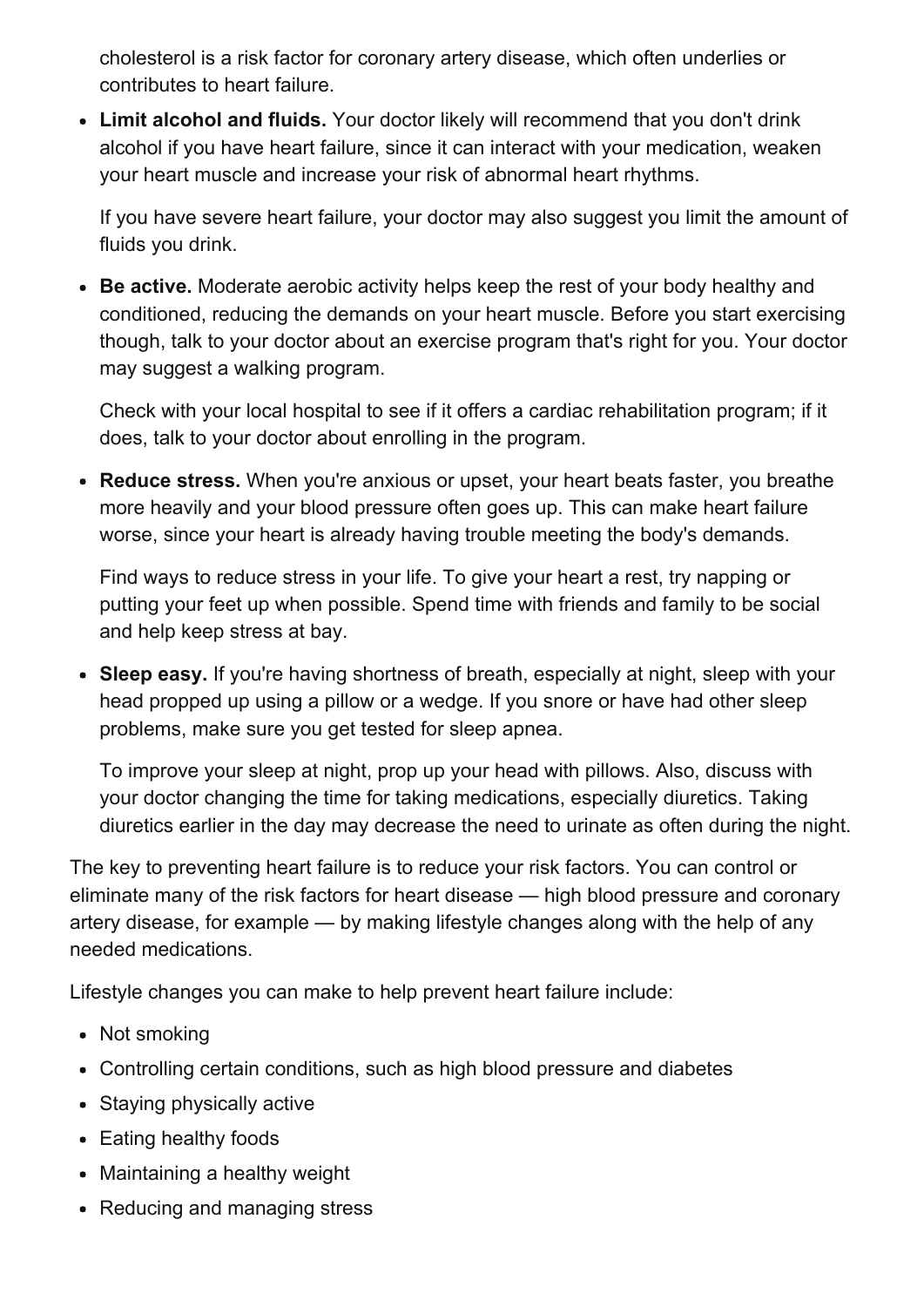Although many cases of heart failure can't be reversed, treatment can sometimes improve symptoms and help you live longer. You and your doctor can work together to help make your life more comfortable. Pay attention to your body and how you feel, and tell your doctor when you're feeling better or worse. This way, your doctor will know what treatment works best for you. Don't be afraid to ask your doctor questions about living with heart failure.

Steps that may help you manage your condition include:

- Keep track of the medications you take. Make a list and share it with any new doctors treating you. Carry the list with you all the time. Don't stop taking any medications without talking to your doctor. If you experience side effects to medications, discuss them with your doctor.
- Avoid certain over-the-counter medications. Some over-the-counter medications, such as ibuprofen (Advil, Motrin IB, others), naproxen sodium (Aleve) and diet pills, may worsen heart failure and lead to fluid buildup.
- Be careful about supplements. Some dietary supplements may interfere with heart failure medications or could worsen your condition. Talk to your doctor about any supplements you are taking.
- Keep track of your weight and bring the record to visits with your doctor. An increase in weight can be a sign you're building up fluids. Your doctor may tell you to take extra diuretics if your weight has increased by a certain amount in a day.
- Keep track of your blood pressure. Consider purchasing a home blood pressure monitor. Keep track of your blood pressure between doctor appointments and bring the record with you to visits.
- Write down your questions for your doctor. Before a doctor appointment, prepare a list of any questions or concerns. For example, is it safe for you and your partner to have sex? Most people with heart failure can continue sexual activity once symptoms are under control. Ask for clarification, if necessary. Be sure you understand everything your doctor wants you to do.
- Know your doctor's contact information. Keep your doctor's phone number, the hospital's phone number, and directions to the hospital or clinic on hand. You'll want to have these available in case you have questions for your doctor or you need to go to the hospital.

Managing heart failure requires an open dialogue between you and your doctor. Be honest about whether you're following recommendations concerning your diet, lifestyle and taking medications. Your doctor often can suggest strategies to help you get and stay on track.

# References

1. What is heart failure? National Heart, Lung, and Blood Institute. http://www.nhlbi.nih.gov/health/healthtopics/topics/hf/. Accessed Sept. 26, 2014.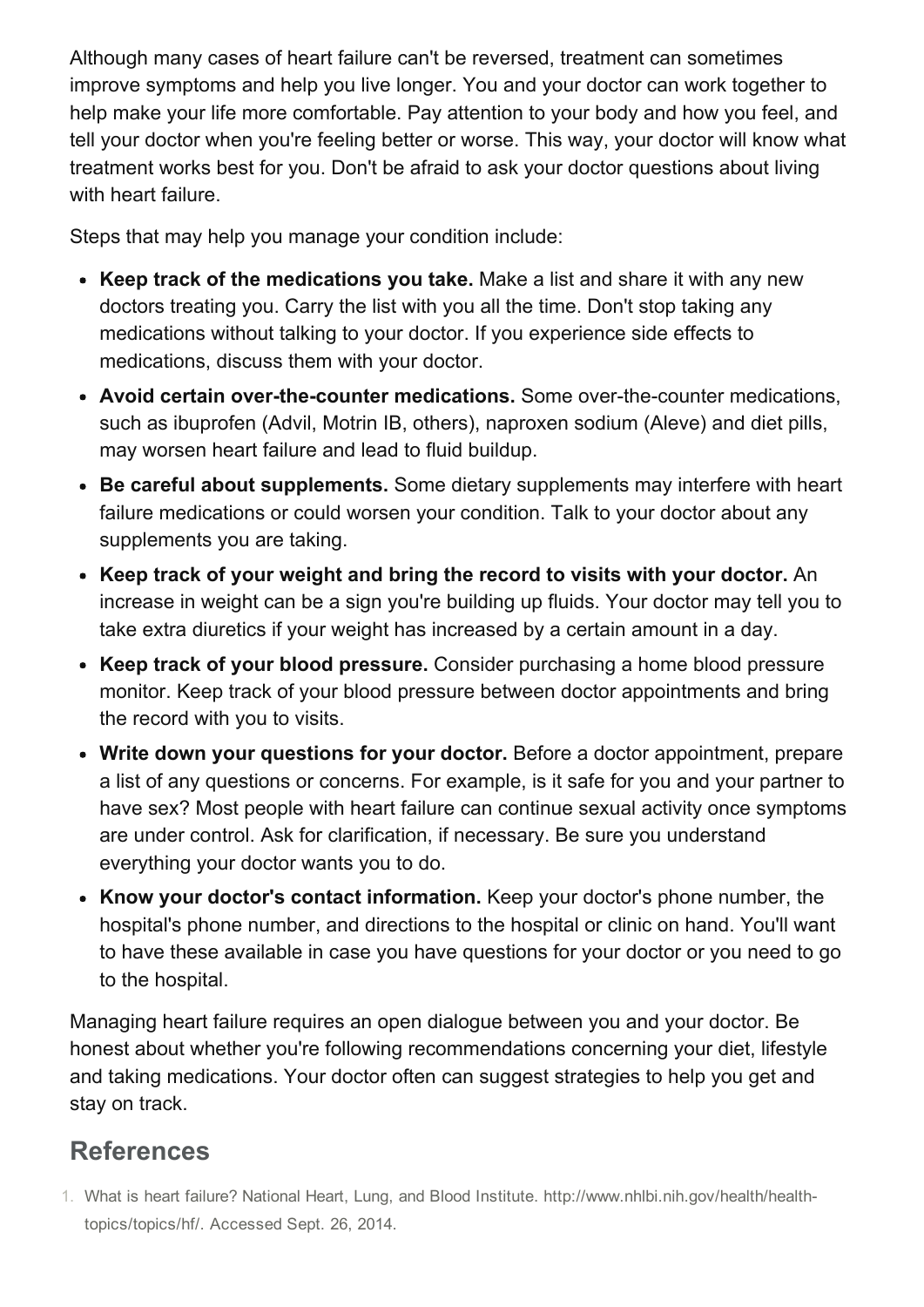- 2. Colucci WS. Overview of the therapy of heart failure due to systolic dysfunction. http://www.uptodate.com/home. Accessed Sept. 26, 2014.
- 3. Colucci WS. Evaluation of the patient with heart failure or cardiomyopathy. http://www.uptodate.com/home. Accessed Sept. 26, 2014.
- 4. Colucci WS. Evaluation of the patient with suspected heart failure. http://www.uptodate.com/home. Accessed Sept. 29, 2014.
- 5. Heart failure (HF). The Merck Manual Professional Edition. http://www.merckmanuals.com/professional/cardiovascular\_disorders/heart\_failure/heart\_failure\_hf.html? qt=heart%20failure&alt=sh. Accessed Sept. 26, 2014.
- 6. Vasan RS, et al. Epidemiology and causes of heart failure. http://www.uptodate.com/home. Accessed Sept. 26, 2014.
- 7. What causes cardiomyopathy? National Heart, Lung, and Blood Institute. http://www.nhlbi.nih.gov/health/health-topics/topics/cm/causes.html. Accessed Oct. 6, 2014.
- 8. Cooper LT. Myocarditis. The New England Journal of Medicine. 2009;360:1526.
- 9. Pinto DS, et al. Evaluation of acute decompensated heart failure. http://www.uptodate.com/home. Accessed Oct. 6, 2014.
- 10. Stronger heart warning on diabetes drugs. U.S. Food & Drug Administration. http://www.fda.gov/forconsumers/consumerupdates/ucm049060.htm. Accessed Oct. 8, 2014.
- 11. Yancy CW, et al. 2013 ACCF/AHA guideline for the management of heart failure. Journal of the American College of Cardiology. 2013;62:e147.
- 12. Colucci WS. Management of refractory heart failure. http://www.uptodate.com/home. Accessed Oct. 9, 2014.
- 13. Zile MR, et al. Treatment and prognosis of diastolic heart failure. http://www.uptodate.com/home. Accessed Oct. 9, 2014.
- 14. What is coronary heart disease? National Heart, Lung, and Blood Institute. http://www.nhlbi.nih.gov/health/health-topics/topics/cad/. Accessed Oct. 9, 2014.
- 15. How is heart valve disease treated? National Heart, Lung, and Blood Institute. http://www.nhlbi.nih.gov/health/health-topics/topics/hvd/treatment.html. Accessed Oct. 9, 2014.
- 16. Riggin EA. Decision Support System. Mayo Clinic, Rochester, Minn. Oct. 7, 2014.
- 17. What is a ventricular assist device? National Heart, Lung, and Blood Institute. http://www.nhlbi.nih.gov/health/health-topics/topics/vad/. Accessed Oct. 13, 2014.
- 18. Goodlin SJ. End of life considerations for heart failure patients. http://www.uptodate.com/home. Accessed Oct. 13, 2014.
- 19. Horwitz L, et al. Heart failure selfmanagement. http://www.uptodate.com/home. Accessed Oct. 13, 2014.
- 20. What causes an arrhythmia? National Heart, Lung, and Blood Institute. http://www.nhlbi.nih.gov/health/health-topics/topics/arr/causes. Accessed Nov. 24, 2014.
- 21. Mankad R (expert opinion). Mayo Clinic, Rochester, Minn. Nov. 24, 2014.